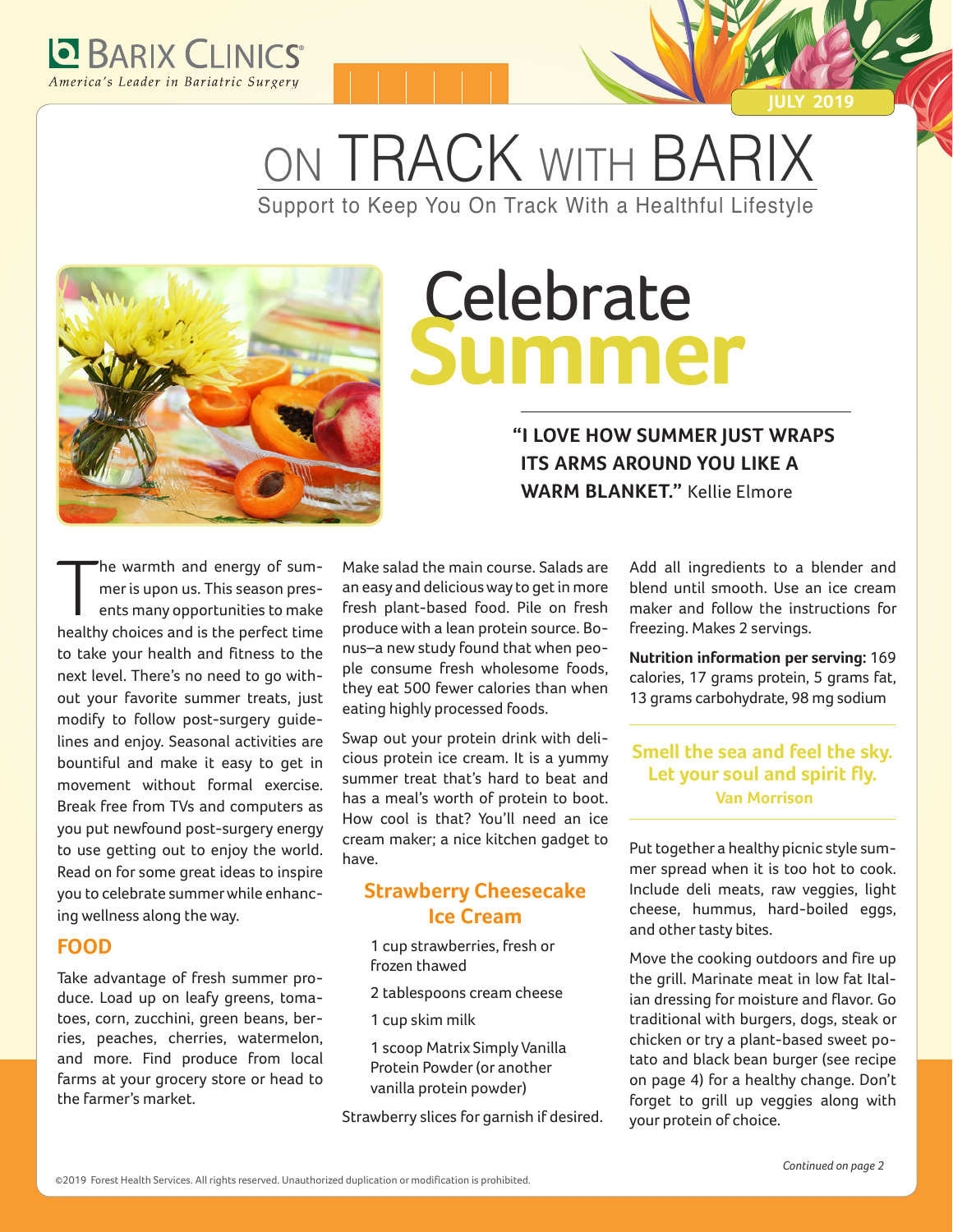#### *Continued from page 1*

Start your day with a good protein . source. Make ahead egg bites (see recipe page 4), Greek yogurt, deli meat and string cheese or a protein drink are a good morning meal options.

Try skinny-dips to dip fresh fruit and veggies. Search online for low fat veggie dips and low sugar fruit dips. After all, carrot sticks by themselves are delicious, but dipped into a tasty creation can give them even more wow.

Summer gatherings are coming. Master a few new recipes so you'll be prepared. Take a healthy dish to pass and you'll be sure to have at least one food item to feel good about eating.

#### **DRINKS**

Mix up a batch of sun tea to keep in the refrigerator. Use green tea with all of its health benefits or switch it up with fruit flavored herbal teas. Sweeten with stevia or erythritol.

Keep a pitcher of infused water in the refrigerator. Add cut fruit like berries, melon, tropical fruits, citrus, apples, pears, or grapes. Sliced cucumber, celery, fennel or carrots add a fresh flavor. Spice it up with cinnamon sticks, cardamom pods, fresh ginger, cloves, mint, basil, cilantro, or parsley.

Smoothies can be a year-round favorite treat, but really hit the spot as the temperatures soar. Here are some ideas to make your smoothies extra special:

- Freeze your favorite calorie free beverage in ice cube trays and then add to your blender for a little extra calorie-free flavor.
- Use yogurt and milk (Fairlife is a higher protein milk option), rather than powdered protein.
- Powdered whey or plant-based powders work great in blended smoothies.
- Don't shy away from adding in some greens—you'll never taste them, but they add a multitude of nutrients.
- Frozen fruits make a thicker, shakelike consistency. The fruit doesn't spoil quickly like fresh, so keeping it on hand is cost-effective. Keep an eye on portions: ½ cup of fruit per smoothie.
- Pour any extra smoothie into small paper cups; add a stick and put in the freezer for a frozen treat to enjoy later.
- If you're not a fan of pills, you can add some of your supplements, such as powdered calcium and liquid vitamin D to your daily smoothie. Supplements without a strong taste work great to turn your smoothie into a nutritional powerhouse.

#### **ENJOY**

We've waited months for warm weather. It's time to unplug and enjoy the beauty and buzz of summer. There are so many fun activities to participate in–outdoor concerts, art fairs, county fairs, walking trails, water parks, zoos…the list goes on and on.

• Enjoy eating outside at every opportunity. That may mean sipping coffee on the deck, taking your lunch to a grassy spot at work, eating dinner on the patio, packing a weekend picnic or asking for outdoor seating at restaurants.



- Notice the sights and smells of summer—squirrels playing in the yard, the wind in the leaves, the clouds as they float across the sky, the smell of fresh mowed lawn, and the beauty of flowers unfolding.
- Long days are meant for evening activity, not the couch. Put on your flip flops and go for a stroll, play with the dog, or walk the kids to the park.
- Start a simple garden and grow some fresh herbs or produce to enjoy.
- Watch the sunrise to greet the day and the sunset leading you into quiet night hours.
- As the temperature heats up, schedule an early morning or late evening walk when it is cooler.
- Seek out local walking and hiking trails in your area for a change of scenery.

There's only one Summer of 2019. What are you going to do with yours? Make a bucket list. Include some activities that take you back to childhood, some simple joys, fresh foods you don't want to miss, and maybe an item or two that take you out of your comfort zone—just for fun!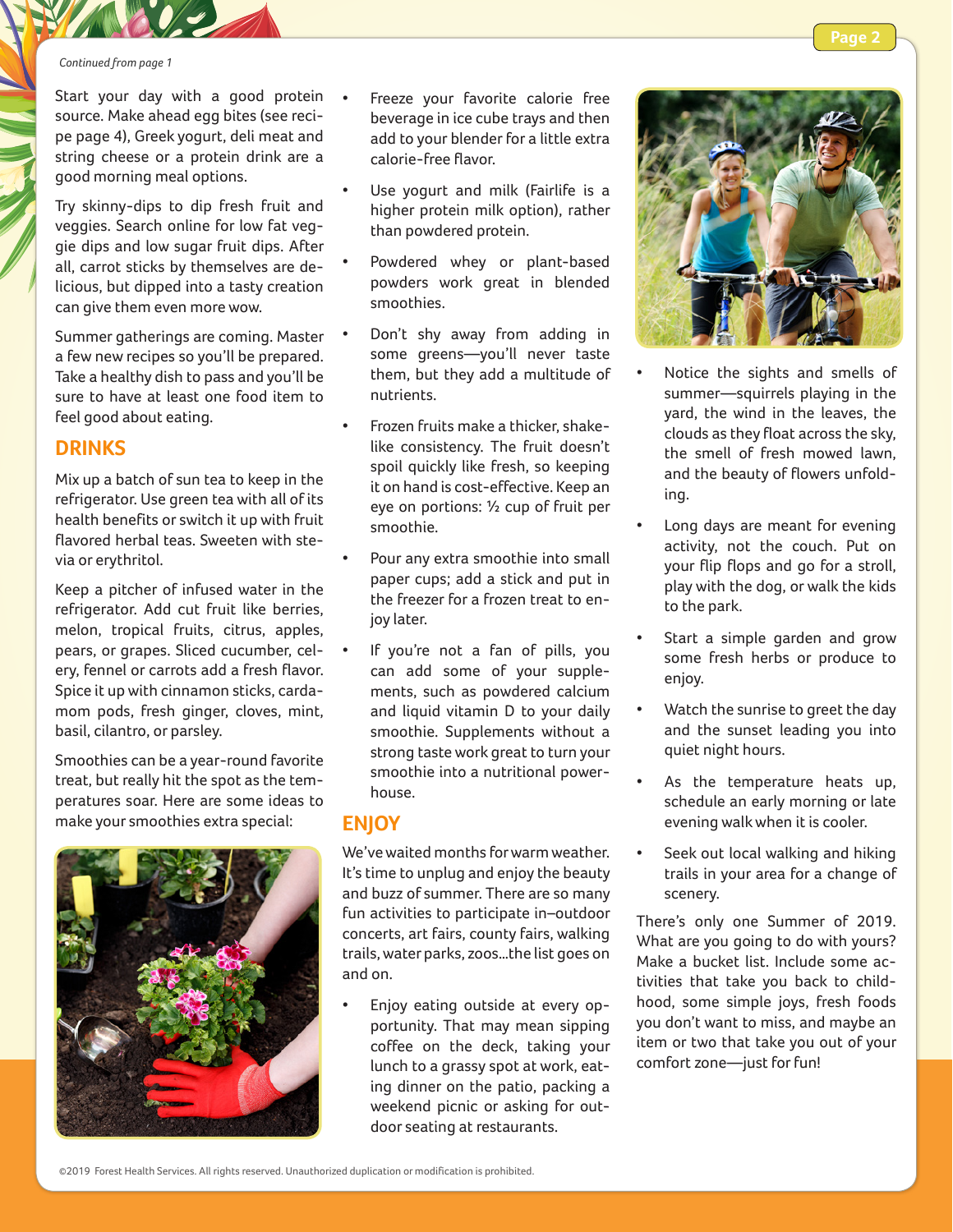**Blow bubbles Go on a camping trip Play tag or hopscotch Go zip-lining Ride a roller coaster Take an epic hike Play miniature golf Pitch a tent in your backyard Win a prize at the fair Go to a county fair or carnival Catch fireflies at night Take your dogs to a dog park Build a sandcastle at the beach Visit a flea market Eat fresh seafood Make sand castles Pick berries at a local farm Host a cookout with healthy foods Buy a sugar-free ice cream treat Pick fresh fruits Roast sugar-free marshmallows Start a garden Make sugar-free lemonade from scratch**

**Go on a picnic**





**Eat corn on the cob**

**Visit an amusement park**

**Sip a glass of iced tea**

**Visit a street fair**

**Eat a slice of watermelon**

**Enjoy your backyard in a lawn chair**

**Buy fresh produce at the farmers' market**

> **Light sparklers to celebrate freedom**

**Have a barbecue**

**Volunteer at your local homeless shelter**

**Nap in a hammock**

**Plant a garden** 

**Have a picnic in the park**

**Host a board game night**

**Sit on a porch swing**

**Take a ride in a hot air balloon**

**Stargaze while lying in the grass**

**Fly a kite**

**Watch the sun set** 

**Plan a daily act of kindness** 

**Dangle your feet off a dock**

**Treat an elderly shut-in to a summer visit**

**Go to an outdoor concert**

**Have a water balloon fight** 

**Pick wildflowers**

**Write someone an encouraging note**

**Swim in a lake**

**Deep clean your home one room at a time**

**Ride a bike**

**Be a tourist in your hometown**

**Go fishing**

**Dance a summer rainstorm**

**Play tennis**

**Make a summer music playlist**

**Go for a hike**

**Breathe in the smell of freshly-cut grass**

**Kayak**

**Feel the sun on your face**

**Play Frisbee**



**Wade in a lake Take a last-minute road trip Go to a baseball game Read a book—just for fun Have a bonfire Walk barefoot in the grass**

©2019 Forest Health Services. All rights reserved. Unauthorized duplication or modification is prohibited.